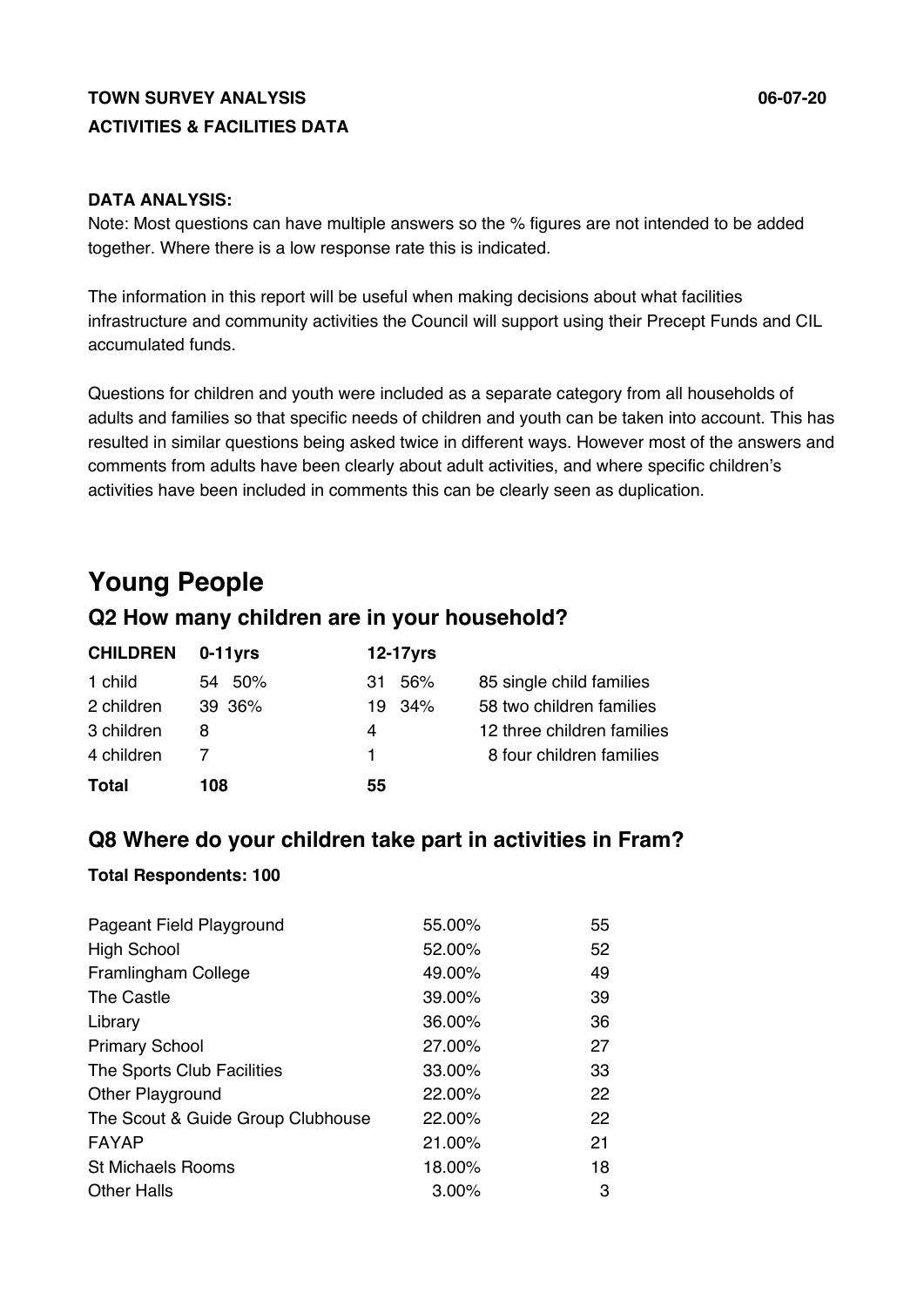### **Q9 Do your children need to travel outside Fram for activities?**

**Answered: 102 Yes: 60%** (61) **No: 40%** (40)

**Skipped: 319 (- not applicable?)** 

#### **IF YES PLEASE SAY WHERE: see map**



**IF YES - WHAT KIDS ACTIVITIES ARE MENTIONED** (IF ANY - examples were not requested)

| Indoor:                                                          |                |
|------------------------------------------------------------------|----------------|
| Soft Play Baby Sensory Toddlers                                  | x10            |
| Dance & Ballet                                                   | x 8            |
| Music, Cello, Brass band, Eye AYM, Snape Orchestra, Planet music | x 6            |
| Cinema                                                           | $\times$ 4     |
| Clip n Climb                                                     | $\times$ 4     |
| Swimming                                                         | x <sub>4</sub> |
| Playgroup                                                        | x <sub>2</sub> |
| <b>Theatre Stage Drama</b>                                       | x <sub>2</sub> |
| Young Carers Club, Disabled cChildren's Activities & Sports      | x <sub>2</sub> |
| <b>Bowling</b>                                                   | x <sub>1</sub> |
| Church each Sunday                                               | x 1            |
| Outdoor:                                                         |                |
| <b>Bouncer Trampoline Gymnastics</b>                             | $\times 3$     |
| <b>Forest School</b>                                             | x <sub>3</sub> |
| Horse riding (Gym-khana) RDA                                     | x <sub>2</sub> |
| <b>Otley Farm Play Barn</b>                                      | x <sub>2</sub> |
| <b>Outdoor Sports pitches:</b>                                   |                |
| FC Norwich City Youth                                            | x <sub>2</sub> |
| <b>Cricket Club</b>                                              | x <sub>1</sub> |
| <b>Magpies Hockey</b>                                            | x 1            |
| Sports fixtures                                                  | x <sub>2</sub> |
|                                                                  |                |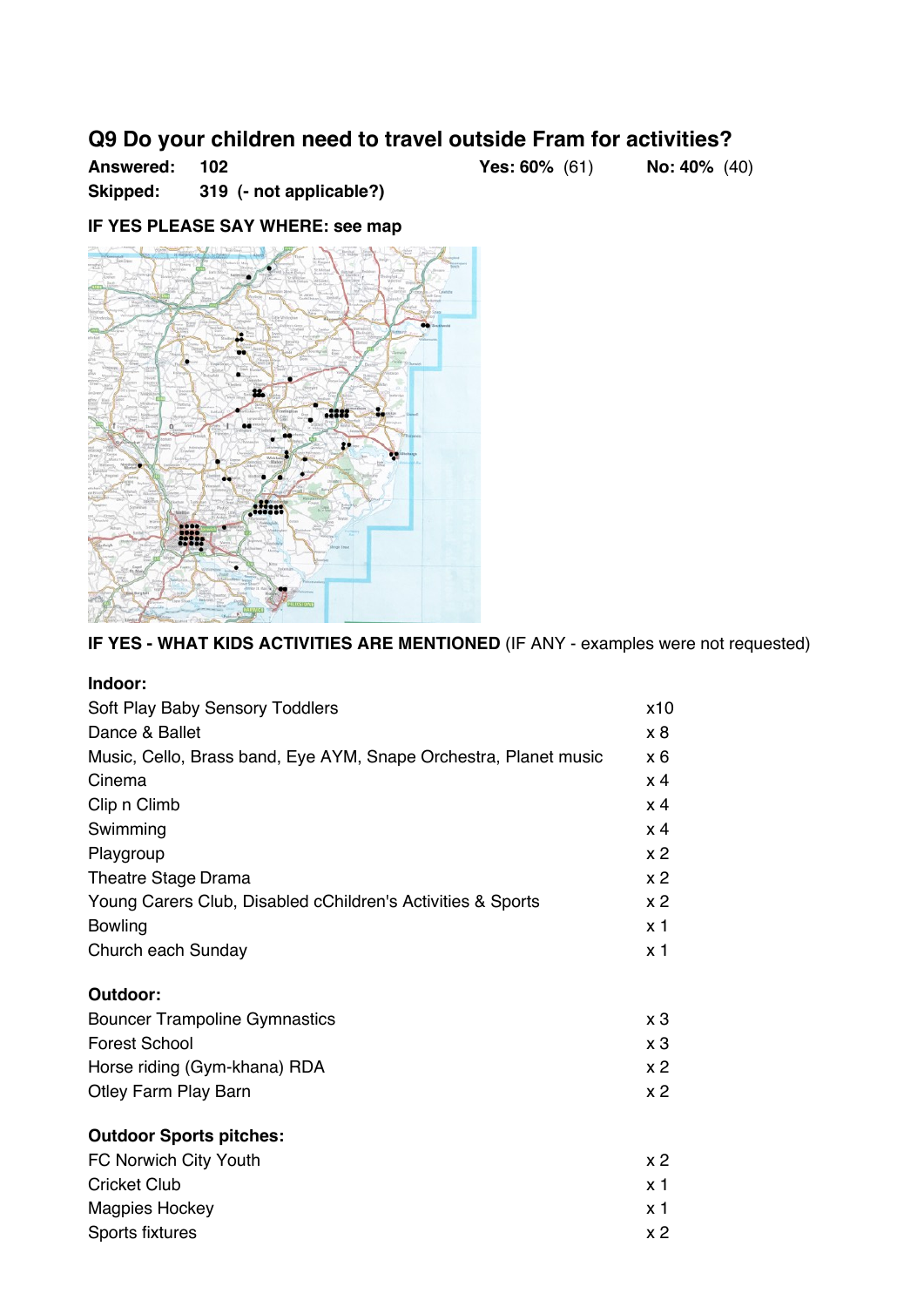### **Q10 What additional indoor and outdoor facilities for children and teenagers would it be good to have in Fram and for what activities?**

**Answered: 95 Skipped: 326 (- not applicable?)**

| <b>Youth Club Facilities</b>                                               | x 37             |
|----------------------------------------------------------------------------|------------------|
| <b>Indoor Soft Play Centre</b>                                             | x 16             |
| Full Leisure Centre (incl swimming pool)                                   | x 16             |
| <b>Indoor Fitness Activity Centre</b>                                      | x 14             |
| Outdoor play / fitness facilities                                          | x <sub>12</sub>  |
| Activity Centre - crafts / hobbies / games                                 | x <sub>10</sub>  |
| Outdoor Sorts facilities / pitches                                         | $x \overline{7}$ |
| Natural / woodland play                                                    | $x \quad 6$      |
| Playground improvement at Kings Avenue                                     | $x \quad 5$      |
| Cinema                                                                     | $x \quad 4$      |
| Toddler swimming water play facilities                                     | $x \quad 3$      |
| <b>Music Centre</b>                                                        | $x \, 2$         |
| Scout & Guide Hut is old and shabby                                        | $x \neq 1$       |
| Different clubs that have facilities for disabled children                 | $x \neq 1$       |
| Better transport links for older children (e.g. to station & nearby towns) | $x \neq 1$       |
| Safe cycle routes between facilities.                                      | $x \neq 1$       |
| We also need better accessible toilets - Kings Avenue?                     | x 1              |

# **Community Facilities & Events - all ages**

## **Q11 Do you and your family take part in community & leisure activities?**

| 83.81%                                                                                                                                                                                              | 295 |
|-----------------------------------------------------------------------------------------------------------------------------------------------------------------------------------------------------|-----|
| 51.42%                                                                                                                                                                                              | 181 |
| 48.86%                                                                                                                                                                                              | 172 |
| 28.98%                                                                                                                                                                                              | 102 |
| 26.14%                                                                                                                                                                                              | 92  |
| Public events and festivals<br>Cultural - theatre, cinema, exhibitions, lectures<br>Sports and outdoor activities<br>Creative - arts, crafts and making<br>Education - history, science, technology |     |

### **OTHER ACTIVITIES THAT YOU DO - ALL AGES (PLEASE SPECIFY)**

| <b>Church Activities</b>                  | x <sub>12</sub>     |
|-------------------------------------------|---------------------|
| <b>Music Choir Orchestra</b>              | $x \overline{7}$    |
| W.I.                                      | -5<br>X             |
| Volunteering: Hour, FBA, St John's, other | $x \quad 5$         |
| Walking                                   | -4<br>X             |
| <b>Book &amp; Discussion Groups</b>       | $x \quad 3$         |
| Quizzes                                   | x <sub>3</sub>      |
| Trefoil                                   | $x \, 2$            |
| <b>Pilates</b>                            | $\overline{2}$<br>X |
| Swimming                                  | 2<br>X              |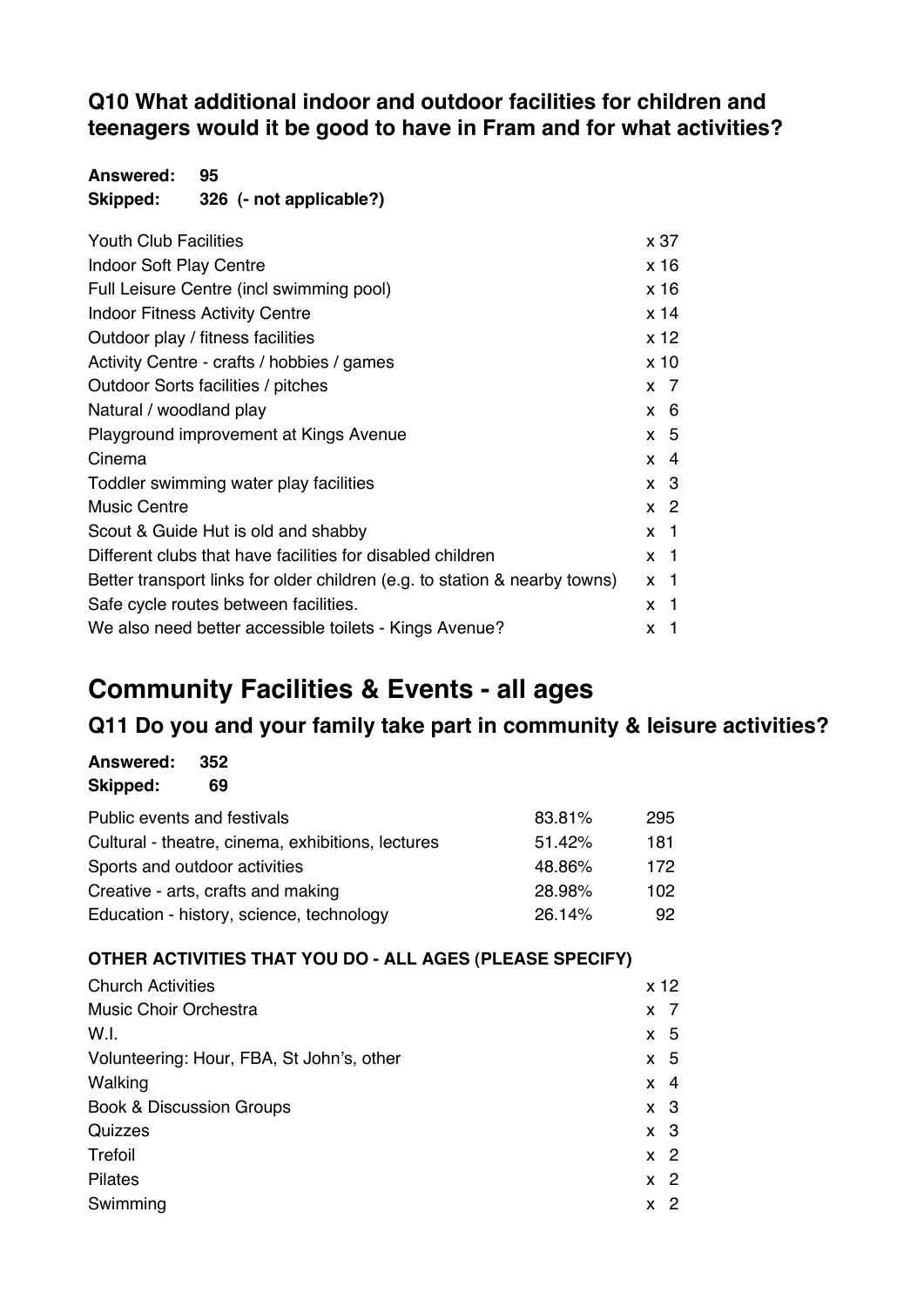#### **OTHER Activity Examples** (single items only)**:**

Rotary Residents Assoc. Writing Group - Fram Library Language classes History Society Museum Stewarding Photography Bridge Craft type activities in Unitarian Church Forget Me Not (lunch club) Bell ringing Veterans Football Sailing Fishing Gym at college Fitness classes Yoga Dance Greener Fram activities, Swap & Mend Environmental activities Camping Gardening Allotment It is difficult to take part in a lot of things because a lot of things are not suitable for my disabled child

### **Q12 Are there activities you would like to do but can't be done in Fram?**

| Answered: 308         |      |            |  |
|-----------------------|------|------------|--|
| Skipped: 113          |      |            |  |
| <b>Yes 40.91%</b> 126 | No l | 56.17% 173 |  |

### **EXAMPLES OF THE MOST OFTEN SITED GROUPS OF ACTIVITIES & THE TYPE OF FACILITIES THAT WOULD BE NEEDED**

#### **A. Leisure Centre Activities: 62**

- Gym (x16), Swimming in a Leisure Centre (x17) Climbing Wall, Squash Court, Bowling Alley, Bowls, Trampolining, Gymnastics, Table Tennis, Keep Fit, Boxing (x1), Gym Balance for elderly and Parkinsons (x1), Youth gym (x1) - all with strong requests for daytime access

#### **B. Community Room activities: 35**

- All kinds of Dance, Singing, Music, Yoga, Pilates, Tai Chi, Self-defence
- **C. Cinema: 26**
- More often than monthly, plus Outdoor Cinema (x2)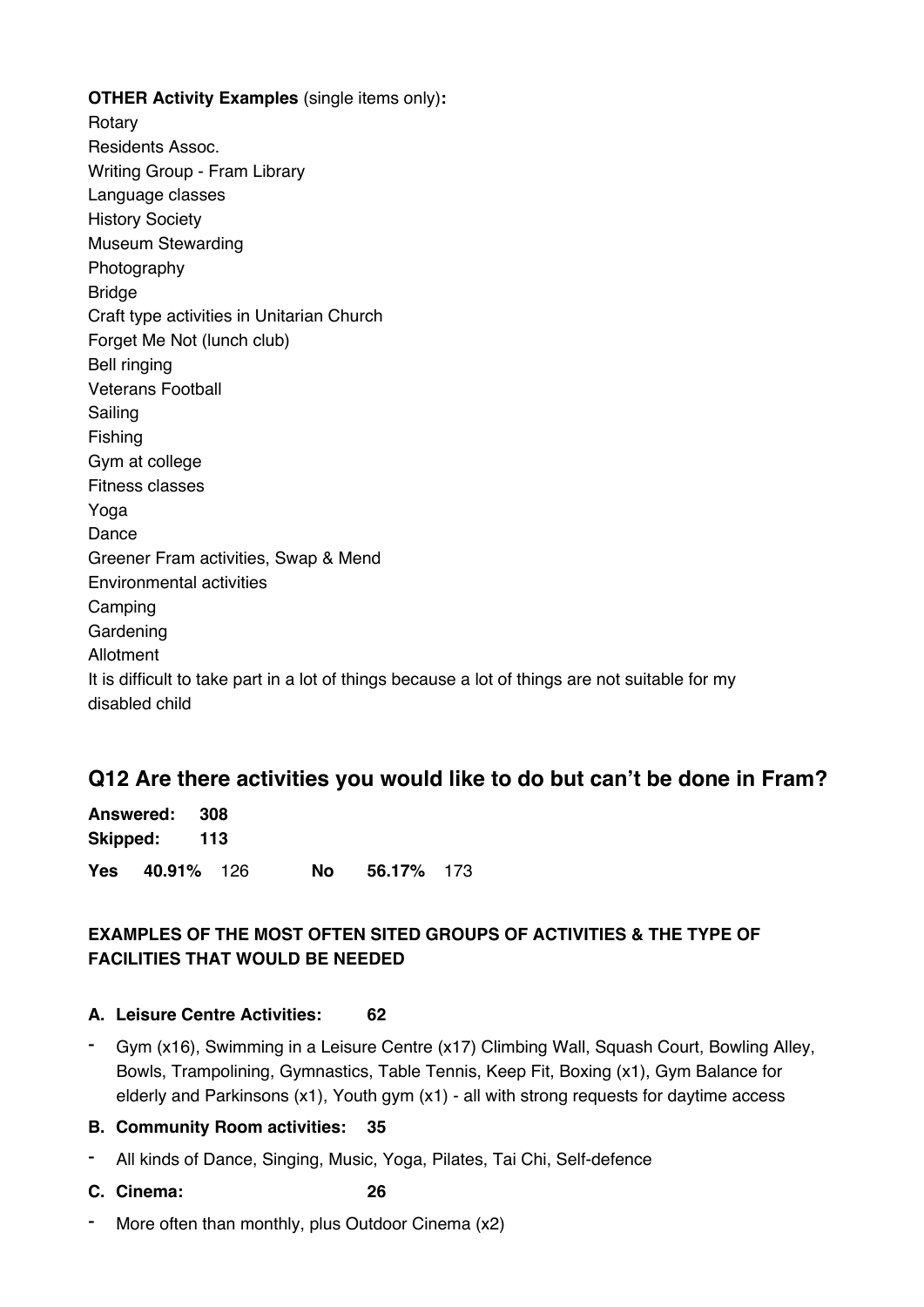#### **D. Workshop / Studio Facilities: 21**

- Pottery, woodwork, art & craft, men's shed
- **E. Outdoor: 15**
- Tennis, Badminton, Golf, Rugby, Cadets, Junior Parkrun, Adult fitness trail, Outside gym, Safe Cycle Routes
- **F. Theatre: 10**
- For young adults. Drama club, Performing Arts Groups
- **G. Events: 5**
- Music festivals, Soap car race

#### **OTHER individual Activity Examples** (single items only)**:**

- Allotment long waiting list
- Model boat sailing
- Computer teaching for beginners daytime
- Camping
- Car boot sales
- Book club all full
- Chess club
- French / Spanish lessons evening
- Wine Tasting
- Cooking & baking

#### **Repeats - as made in Children Youth Responses:**

Baby massage Toddler activities soft play, Soft play ball pit for younger children Soft play with large child friendly cafe would be handy. More things for young people - youth clubs etc. Child friendly groups Playground - please improve Kings Avenue playground.

#### **Comments:**

There is a lot going in which is a credit to the Town. NOT EVERYONE CAN AFFORD MEMBERSHIP PRICES. Would like to see more made of the facilities at Fram College Would like to see more evening activities as I work full-time Seem to only cater for the retired, and mums. Website diary specifically for children - all the activities for adults are aimed at the elderly.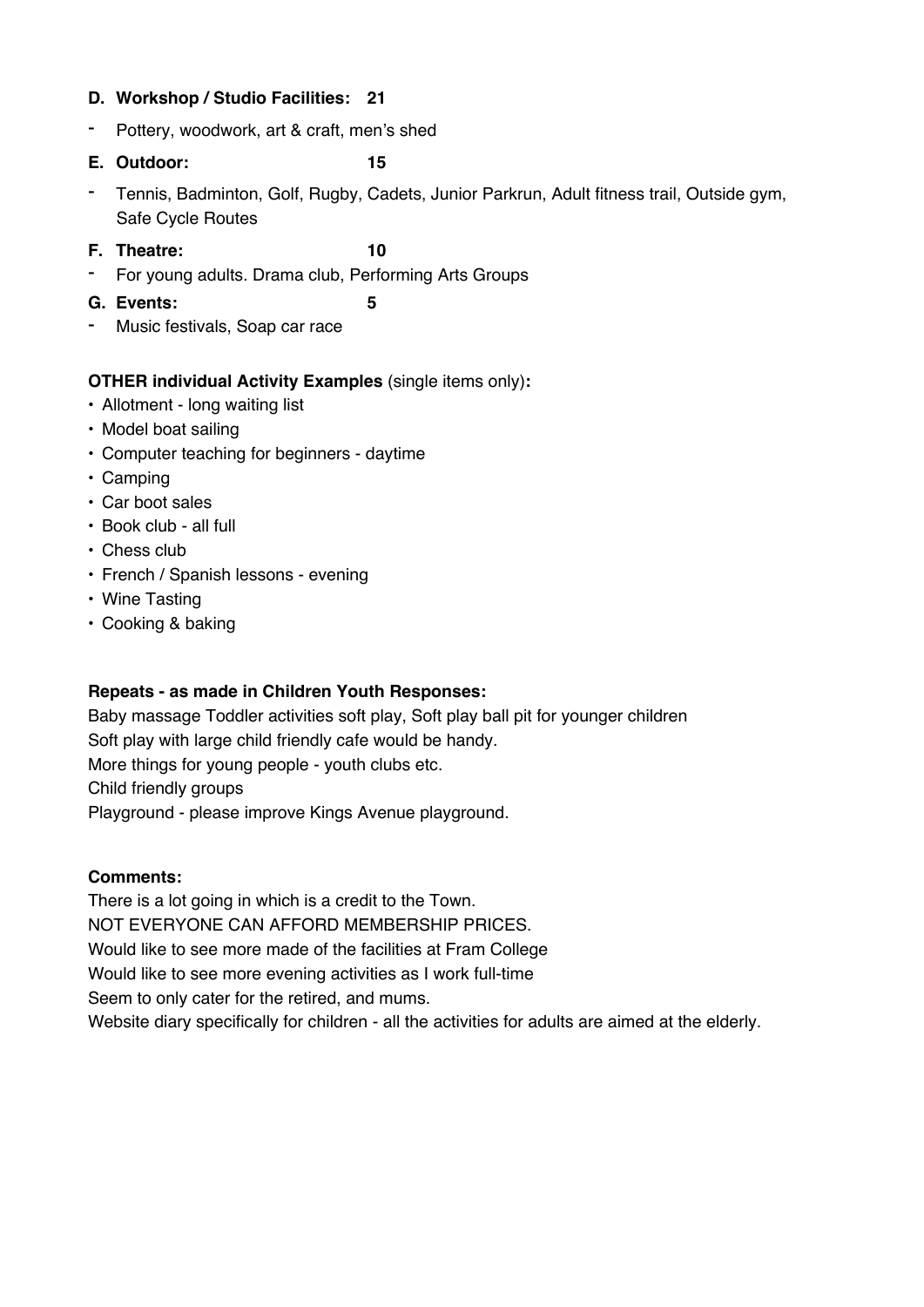# **Community Facilities & Events - all ages**

### **Q13 Which Community Facilities do you use in Fram & how often?**

|                                | <b>OCCASIONALLY</b> |     |       | <b>REGULARLY</b> | <b>TOTAL</b> |  |
|--------------------------------|---------------------|-----|-------|------------------|--------------|--|
| <b>Public Houses</b>           | 59%                 | 217 | 30%   | 111              | 89%          |  |
| The Library                    | 48%                 | 173 | 30%   | 109              | 78%          |  |
| St. Michaels Rooms             | 54%                 | 183 | 11%   | 38               | 65%          |  |
| <b>Unitarian Meeting House</b> | 39%                 | 121 | 11%   | 36               | 50%          |  |
| <b>United Free Church</b>      | 32%                 | 97  | 12%   | 38               | 44%          |  |
| St Clare's Church              | 32%                 | 97  | 12%   | 38               | 44%          |  |
| Lanman Museum                  | 33%                 | 98  | 4%    | 11               | 37%          |  |
| The Sports Club                | 20%                 | 60  | 6%    | 17               | 26%          |  |
| <b>FAYAP Centre</b>            | 12%                 | 34  | 8%    | 21               | 20%          |  |
| The Scouts Hut                 | 9%                  | 27  | 8%    | 24               | 17%          |  |
| <b>Westbury Centre</b>         | 10%                 | 29  | 3%    | 8                | 13%          |  |
| <b>Technology Centre</b>       | 10%                 | 27  | $1\%$ | 3                | 11%          |  |
| Mills Meadow Day Centre        | 6%                  | 17  | 4%    | 11               | 10%          |  |

### **Q14 Will you use of the new Pavilion on Pageant Field?**

| Answered: 383 |  | <b>Yes 37%</b> 143 |  | No 61% 233 |  |
|---------------|--|--------------------|--|------------|--|
| Skipped: 38   |  |                    |  |            |  |

### **Q15 New facilities on the Pageant Field?**

| <b>Answered:</b><br>362       |     |     |           |      |
|-------------------------------|-----|-----|-----------|------|
| Skipped:<br>59                |     |     |           |      |
| A boules/petangue area        | Yes | 182 | <b>No</b> | 155. |
| A concrete table tennis table | Yes | 152 | Nο        | 174  |
| Flood lighting the skate park | Yes | 92  | Nο        | 225. |

### **Q18 Preferred Use of CIL Infrastructure Levy for the Community?**

#### **Answered: 394 Skipped: 27**

#### **Answers to this general question put Community / Sports Hall facilities at 4th and 5th place:**

| Additional parking                            | 280 | 71% |
|-----------------------------------------------|-----|-----|
| Improving traffic flow                        | 269 | 68% |
| Expanding recycling facilities                | 191 | 49% |
| Large community hall                          | 173 | 44% |
| <b>Indoor sports facilities</b>               | 123 | 31% |
| Special fitness facilities for people in need | 65  | 17% |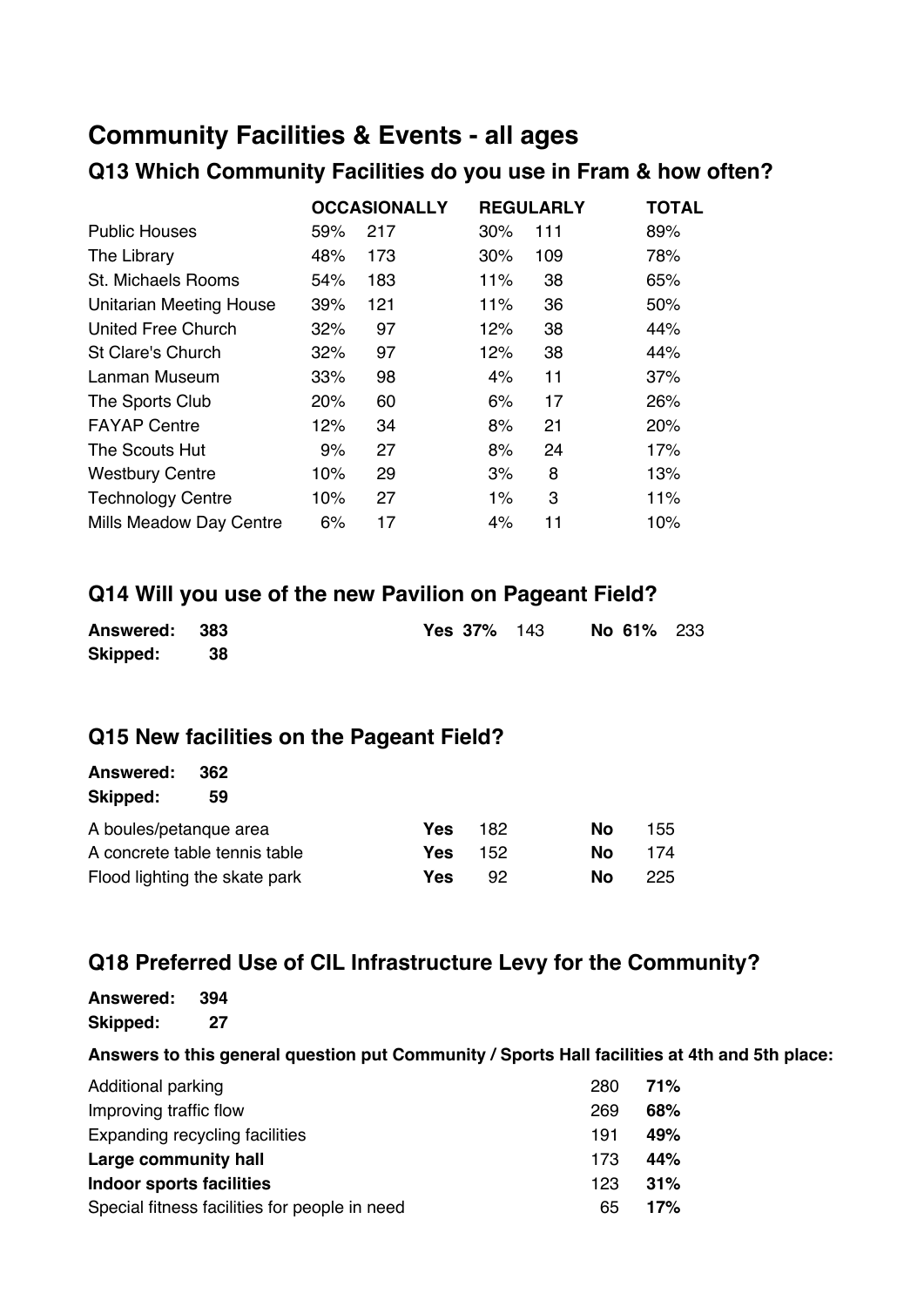#### **OTHER PREFERRED USES FOR CIL FUNDS - OR COMMENTS**

#### **129 Suggested uses for CIL funds - 49 refer to activities and facilities**

| Youth facilities/ club                       | 12             |
|----------------------------------------------|----------------|
| Outdoor facilities for families (crazy golf, |                |
| trampoline, table tennis, 3g pitch)          | 4              |
| Cycle routes                                 | 4              |
| Swimming pool                                | 4              |
| Fitness classes for the elderly              | 4              |
| Gym                                          | 4              |
| Improve the playground – Kings Ave           | 2              |
| Allotments                                   | 2              |
| Indoor sports eg bowls                       | $\overline{2}$ |
| Fund the arts and library                    | $\overline{c}$ |
| Funding for the Scouts & Guides hut          | 2              |
| Cinema                                       | 2              |
| Leisure centre                               | $\overline{2}$ |
| Large community hall                         | $\overline{2}$ |
| Facilities for the aged                      | 1              |
| More community events                        |                |

## **GENERAL CONCLUSIONS REF: ACTIVITIES & FACILITIES**

The picture outlined above is a snapshot of a wide range of activities which residents take part in, or would like to, and where they go to do this - in Fram or further afield.

There is a base line of previous information of this kind gathered for the Neighbourhood Plan published in 2016. This information was largely a survey of the different organisations, clubs and groups using the venues in town, and how often. As such it presents a fairly traditional range of interests.

This survey is taken directly from residents and shows a much wider range of activities and interests, and how far people travel to access them.

There are a number of points that can be drawn from this survey as some items have significantly more support than others.

#### **Use of CIL Funds**

The details on activities, and requested activities, provides a rather different picture than that shown in the answers one might draw from Q18 on how should the CIL money be spent.

Answers to Q18 clearly state that a large Community Hall or Sports Centre is not the top priority.

In the responses to questions about activities when people mention facilities it is for a Leisure Centre which would have specific facilities for a range of activities and fitness, including a swimming pool.